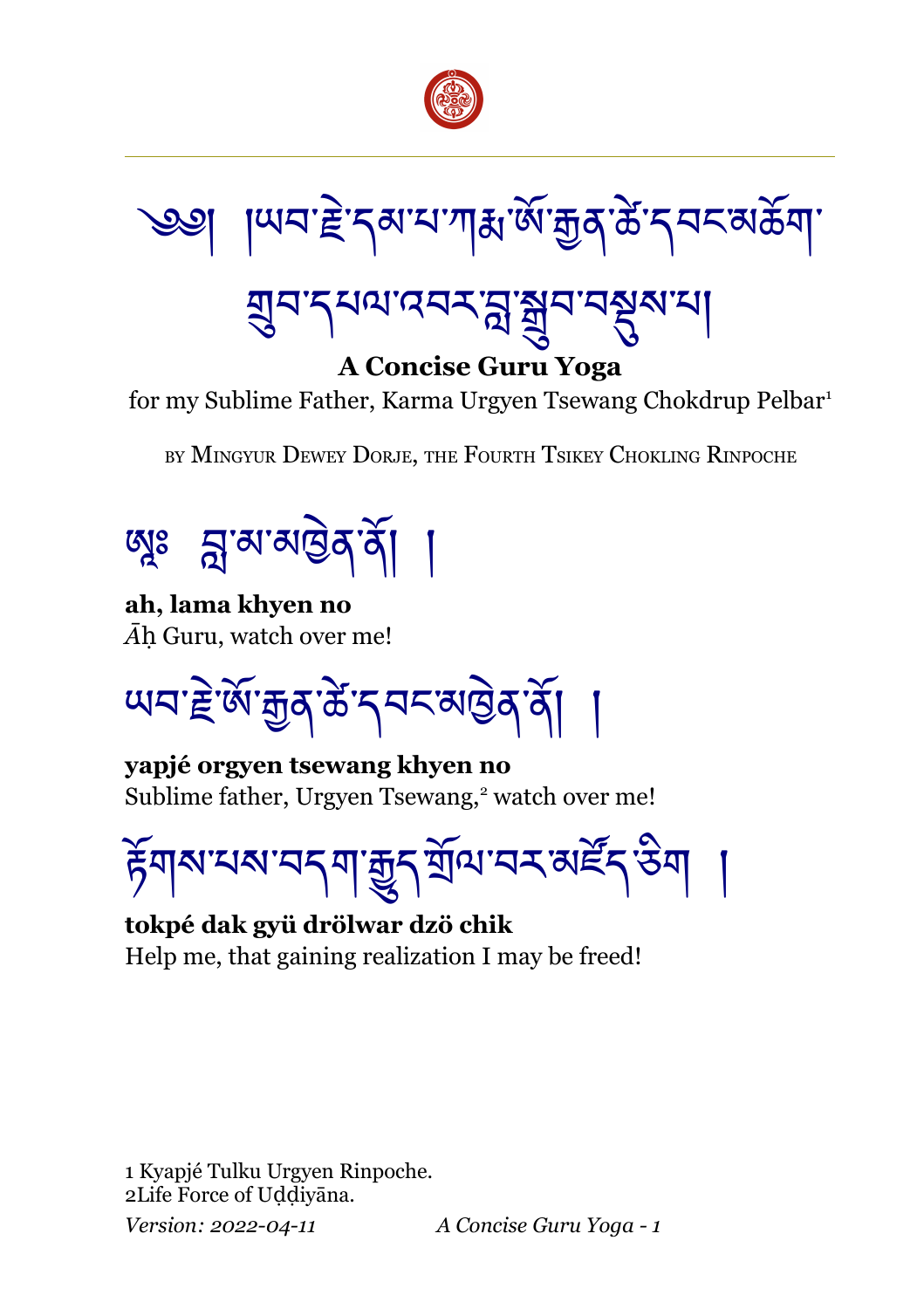



# **chöwang yangtrül yapjé khyen no** Re-emanation of Chöwang,<sup>[3](#page-1-0)</sup> sublime father, watch over me!



# **tukjé zhen gyü drölwar jin gyi lop shik**

།

Bestow blessings, that through wisdom-capacity others may be freed!

# <u>ৠ</u>ॱঀৢ৲ৼঀয়৾ৼ৾য়ড়৸ৼয়ৄয়ৼড়৻য়ড়ড়য়ৗ

#### **lhalung peldor yang trül orgyen khyen**

Re-emanation of Lhalung Peldor,<sup>[4](#page-1-1)</sup> Uddiyana, watch over me!



#### **trekchö ngotré tak ché deng dröl cha**

May I decisively recognize *cutting-through*, decide on the one point, and gain confidence in liberation!

<span id="page-1-0"></span>3Guru Chökyi Wangchuk (*gu ru chos kyi dbang phyug*), also known as Guru Chöwang (1212-1270). He was the second of five sovereign terma revealers, and a speech emanation of King Trisong Deutsen. Among his revelations is the practice of *Lama Sangdü*.

<span id="page-1-1"></span>4Lhalung Pelgyi Dorjé (*lha lung dpal gyi rdo rje*), one of the twenty-five disciples of Guru Rinpoche. He is responsible for killing the evil King Langdarma, thereby liberating him, and putting an end to the persecution of Buddhism in Tibet. He attained rainbow body at the end of his life.

*2 - A Concise Guru Yoga*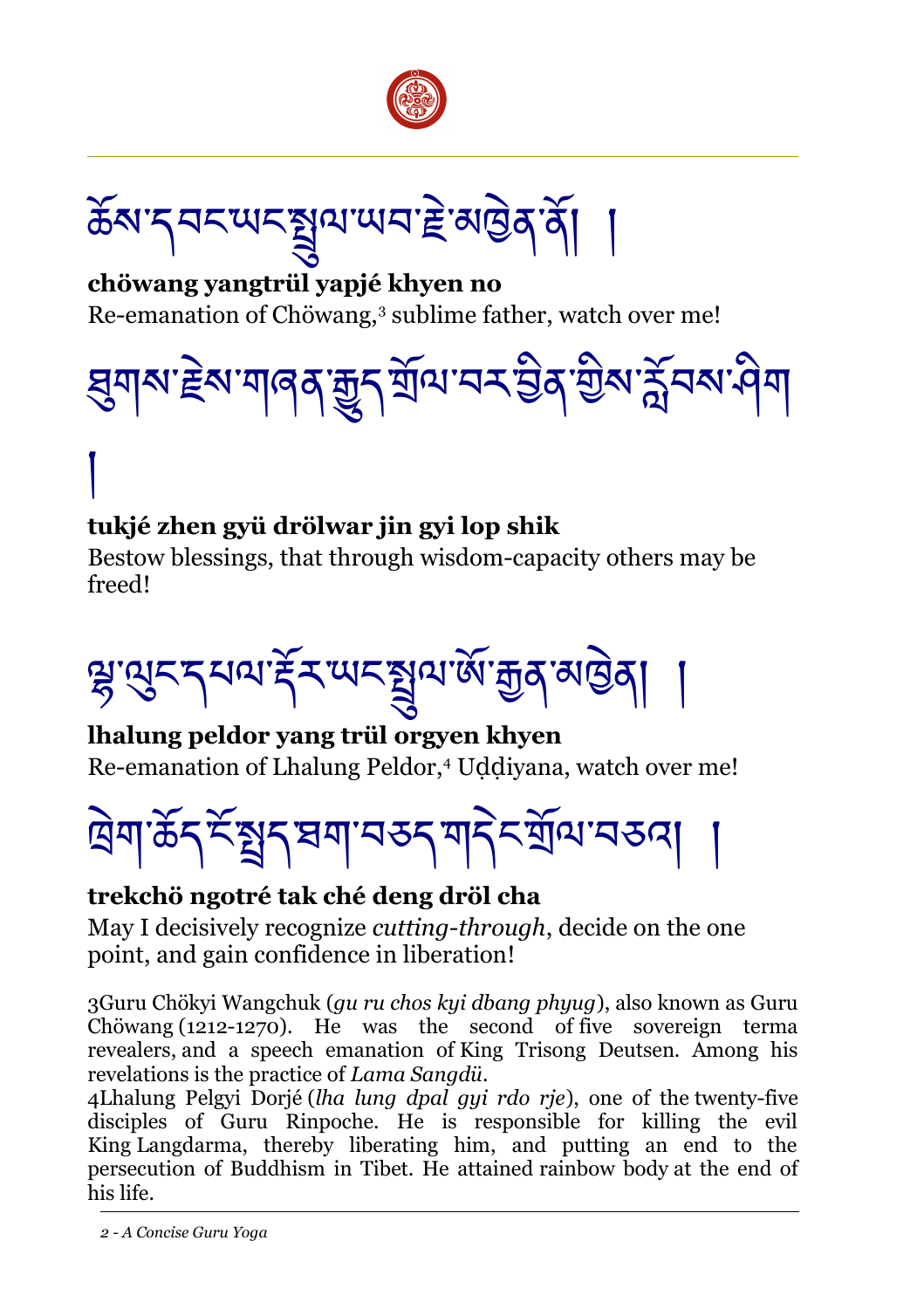



#### **terchen ngönang odiyana khyen**

Manifestation of the great treasure revealer, Uddiyana, watch over me!



# **tögel nang zhi tarchin chönyi zé sar khyöl**

May I complete the four visions of *direct-crossing*, and reach the exhaustion of dharmatā!

ন্ন'ম'ক্কুহ্নই্বা

Calling the Guru From Afar

<u></u>ঽ৾ঀৼড়৸ৼৄৼ৻ৼ৸ৼ৸ৼ৸ৼ৸ৼ৸ৼ৸ৼ৸ৼ৸ৼ৸ৼ৸ৼ

# $5^{\text{N}}$

## **dön gyü tokpé rik tsel wang chen dé kur dü**

As you bestowed the grand empowerment of awareness' expression, the ultimate transmission,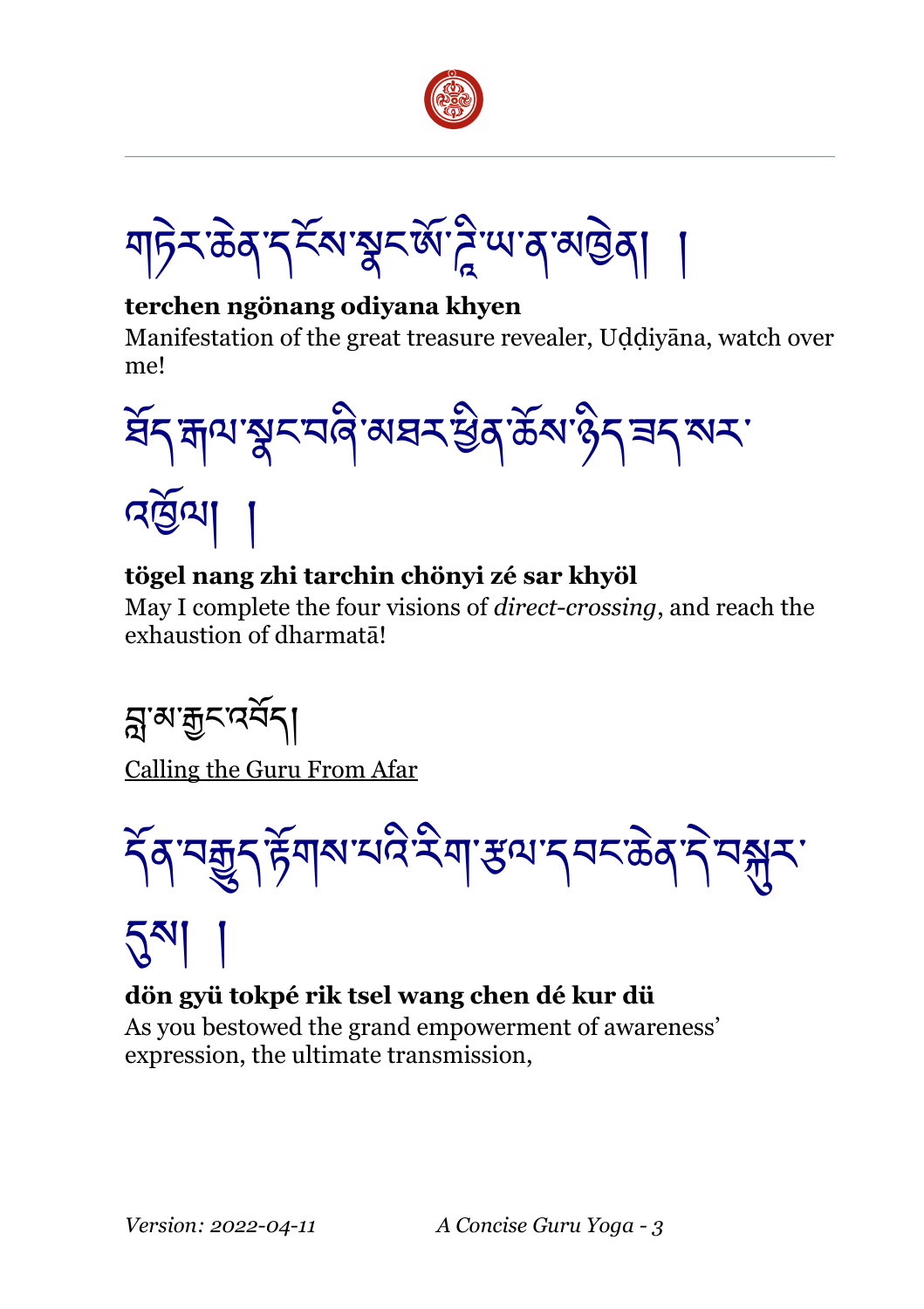

དགོངས་བརྒྱུད་ཐུགས་རྗེའི་བྱིན་རབས་སྙིང་དབུས་སུ་

ষ্টিম'ৰ্মনা

## **gong gyü tukjé jinlap nying ü su tim song**

the compassionate blessings of the wisdom transmission suffused my heart.



## **shi gyurmé chöku nyak chik long** The basic nature is unchanging—the single sphere of dharmakāya.



# **dang gakmé longkü selcha chen**

Its radiance is unimpeded—the clarity of sambhogakāya.

རྩལ་སྣ་ཚནོགས་འཆར་བ་དབྱིངས་སུ་ཐིམ། །

#### **tsel natsok charwa ying su tim**

Its potency, expressed in myriad ways, has dissolved into basic space,

$$
75/7
$$

#### **dir nang tamché gyuma milam tar shar song** and all these appearances arise as illusions or dreams.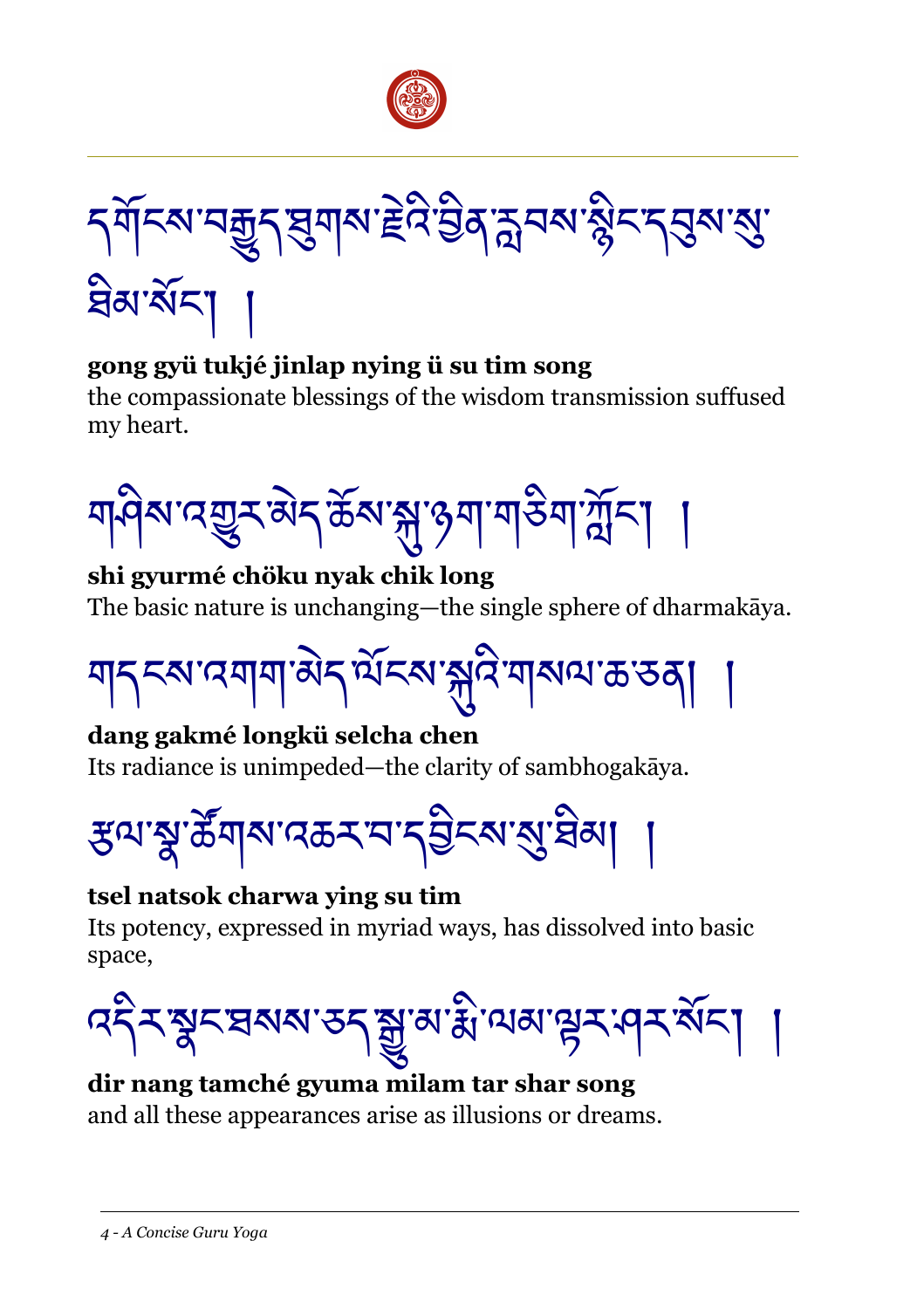

বৰ্ষিম অনুষ্যাত্মীয় অস্টিক অভিনেতা বিদ্ৰোপন কৰা

ঘলাগ্রহা

#### **khor dé nyidzin chingpé drima dang drel song**

I am freed from the enclosing stains of samsara-nirvana duality;



#### **yagi zangdok pelri ré dok dang drel song**

freed from the hope and fear of a Copper-Colored Mountain above;

མ་ঘী་ན་རག་དསྱལ་བའི་རེ་དོགས་དངབྲལ་སོང།

#### **magi narak nyelwé ré dok dang drel song** freed from the hope and fear of the deepest hells below.

ཀུན་རནོབ་ཕྱི་ཡི་བླ་མས་དབང་བཞི་ཡི་བསྐུར་དུས། །

**kündzop chi yi lamé wang zhi yi kur dü** As the relative outer guru bestowed the four empowerments,



**döndam nang gi lama nying ü su jel song** I met the ultimate inner guru in the core of my heart.

*Version: 2022-04-11 A Concise Guru Yoga - 5*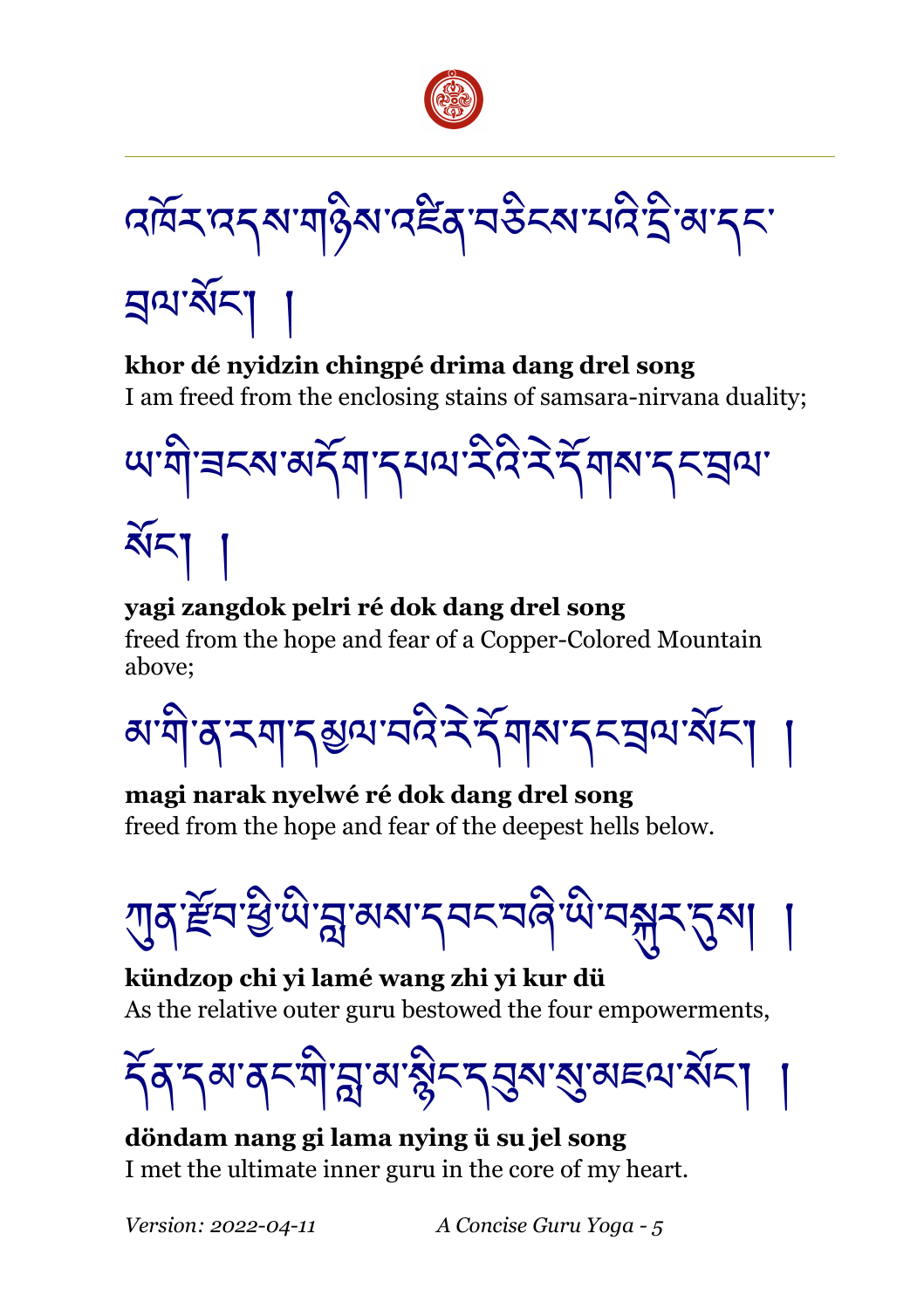

<u>ୖ</u>ୖଽ୩୕୳୴ଽ୩ୖଌ୕ଵ୕୴ୠ୕ଌ୕ଌୗଽୡ୕୕ଌୗ

**rikpa kadak chöku tsala dé dren jung** I recalled the dharmakāya root guru, ever-pure awareness.



**rangzhin selcha longkü lama dé dren jung** I recalled the sambhogakāya guru, the luminous nature.

# য়ৢয়য়ৼ৾ড়ৢড়ৢড়ৼড়৻ৼয়৸ড়৻ৼ৻ড়৻য়৻ৼ৻ড়৻৸

# **tukjé chuda tar nang trülku dé dren jung**

I recalled the nirmanakāya guru, the manifold capacity, shining like a moon reflected in water.



# **kusum rangché lhündrup yapjé khyé khyen no**

Sublime father, natural spontaneous presence of the three kāyas, watch over me!

য়ঝঁথ'ন'বৰ্ণনম'ৰ্ম'ঞ্জ'ৈ খ'ৰ'ৰাট্টক

#### **sölwa depso odiyana khyen**

To you I pray—Uddiyāna, watch over me!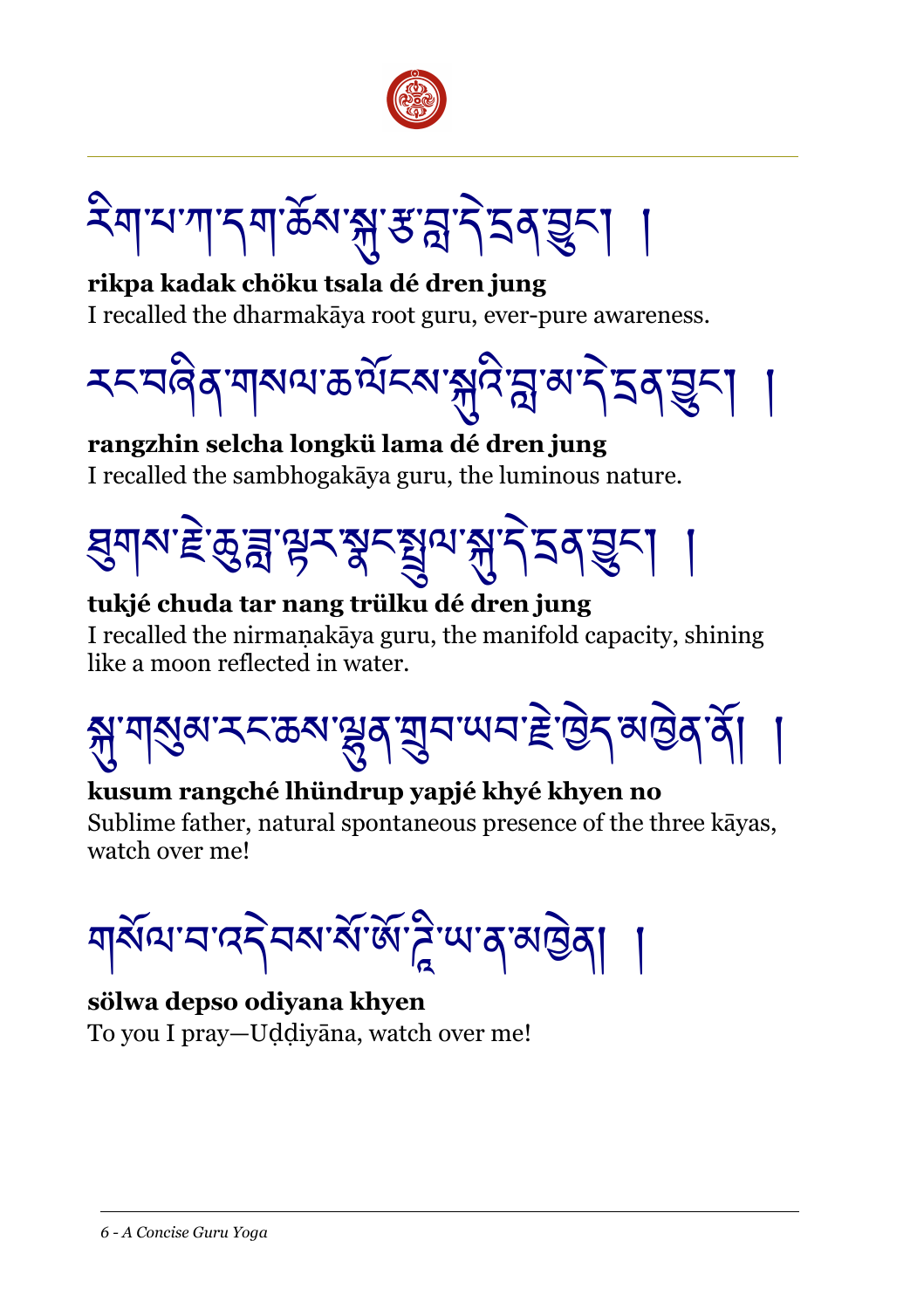

য়্য্রুম্মমান্দ্রির্দ্বিক্টির্সম্ভার্মী

**dungwé bödo drinchen tsala khyen** To you I call out with longing—gracious root guru, watch over me!



**kelmé dak la resa khyé lé mé** I, so unworthy, have no source of hope but you.



# རནོབས། །

# **gong ying yermé drepar jin gyi lop**

Bless me, that basic space and realization may become inseparable.



**tokpé nyima charwar jin gyi lop** Bless me, that the sun of realization may dawn within.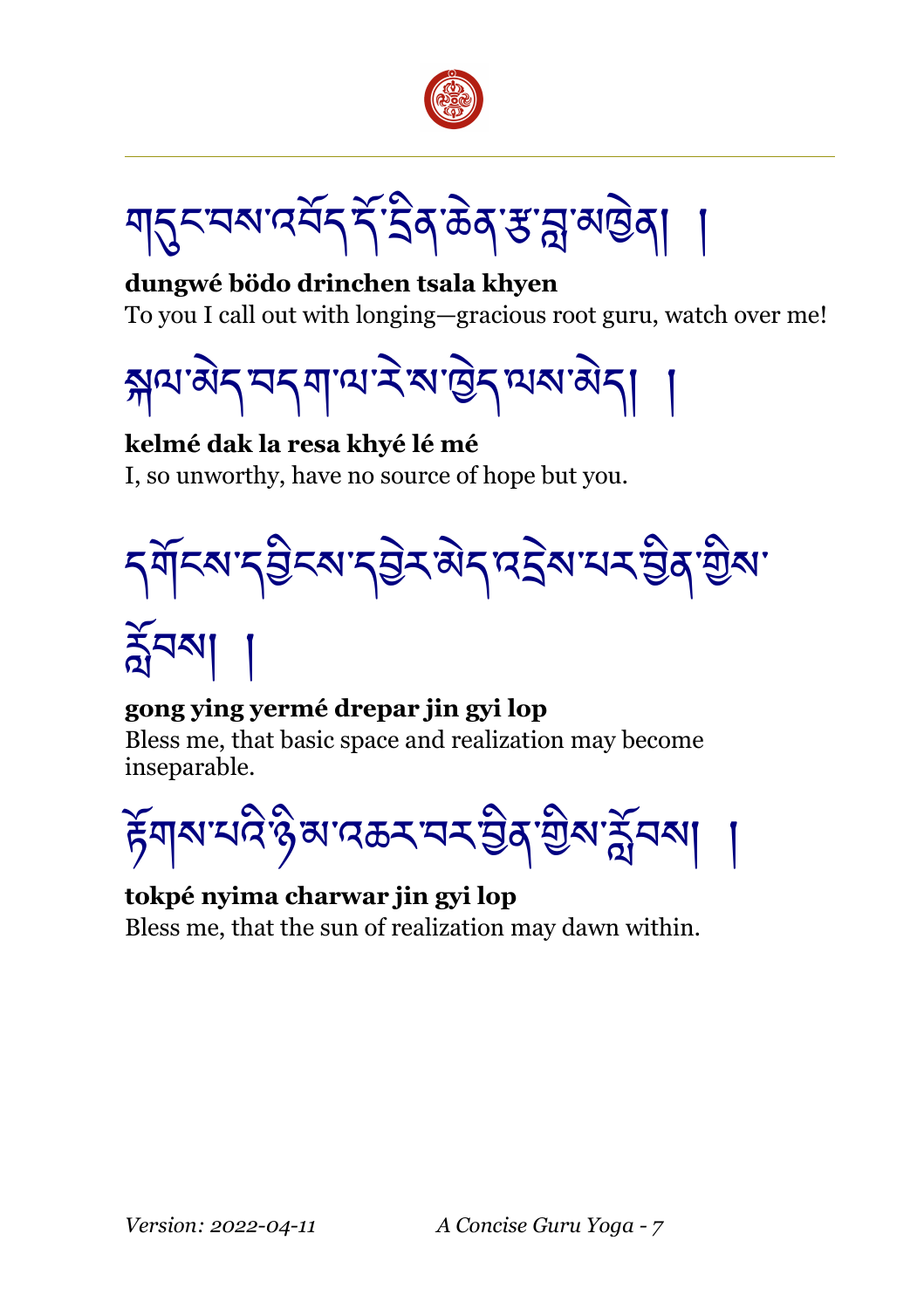

<u>বর্</u>দ্রিস্বের্ম্বাইস্ট্রম্বর্ট ইন্স্নাইস্কার্ট সম্প্রাইন্ডি

#### **khor dé yermé tokpar jin gyi lop**

།

Bless me, that I may realize that samsara and nirvana are indivisible.



**nang sem yermé drepar jin gyi lop** Bless me, that appearances and mind may merge inseparably.



**riktong jenpar sharwar jin gyi lop** Bless me, that empty awareness may dawn nakedly.

<u>ব্দ শ্লুঁ</u>দ্ভ্ৰূদ্দেহ্ৰূণাৰ্দ্ধশৰ্মস্ত্ৰীৰ ভূম ক্লুব্ৰু

**detong zungjuk tokpar jin gyi lop** Bless me, that I may realize the unity of emptiness and bliss.

ব≅নম্মুৰানৰ্শক্তির ৰ্ষনামন ট্রিবা শ্রীৰার্শ্বনৰা

#### **jalü pochen topar jin gyi lop**

Bless me, that I may attain the rainbow body of great transference.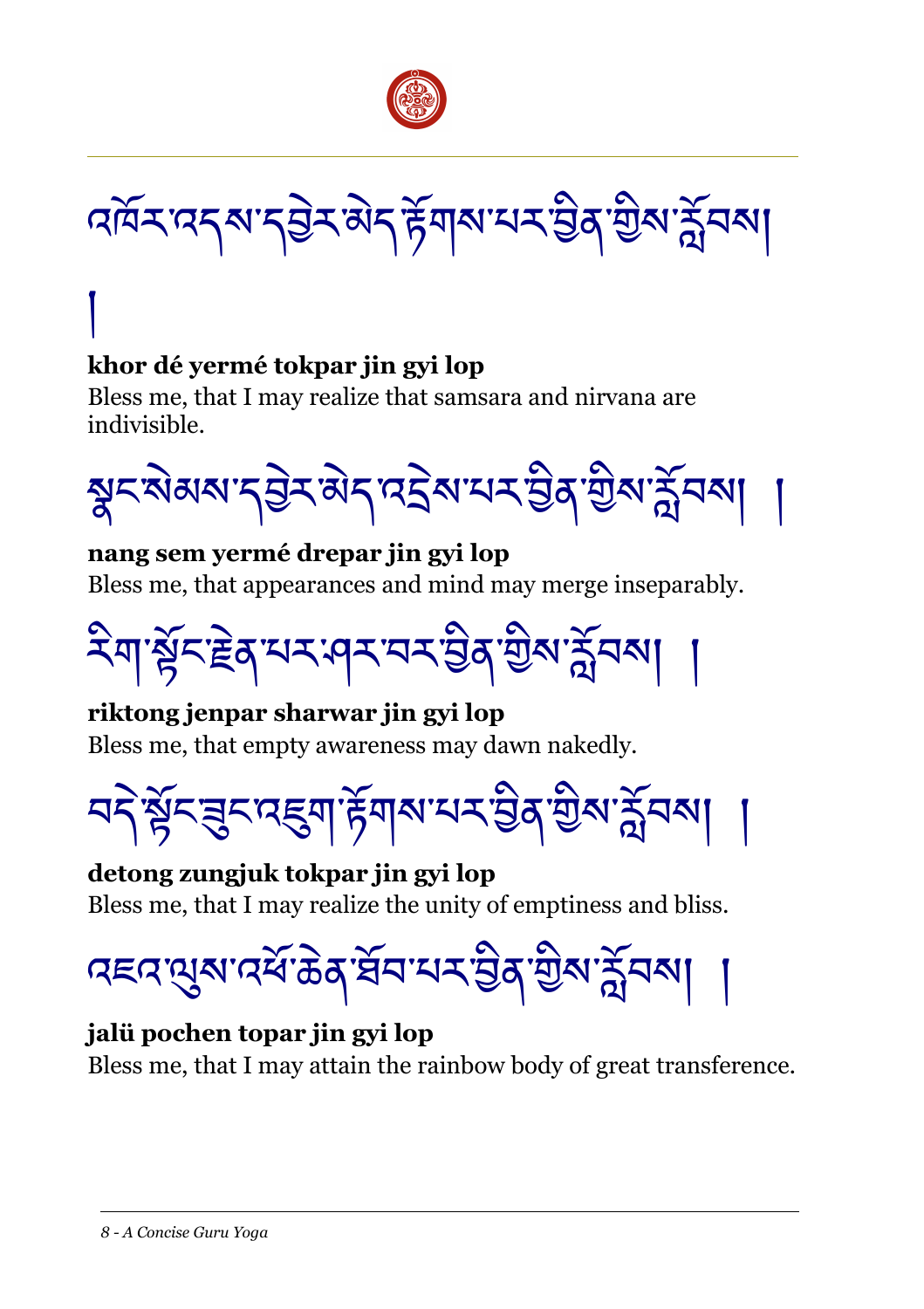



**nying ü pemé khepé zhing der drong** Lead me to the Lotus-Covered Realm in the depths of my heart!



#### **gyelsé sempa pemé nyugu ni**

The son of the victorious ones, bodhisattva Lotus Essence,



#### **terchen chokgyur dechen zhikpo ling**

is manifest as the great treasure revealer, Chokgyur Dechen Zhikpo Lingpa,

<u>য়ঽ৶ৼয়ড়য়৾ড়৻ৼড়ৼ৸ৼ৻ৼ৻ৼ</u>৸

## **nyamzhak chöché dütsi kapala**

his hands in the mudras of equipoise and expounding the Dharma, holding a skullcup filled with amrita;



## **rik dröl gakmé tukjé lhün gyi drup**

his awareness free and unobstructed, his compassion everpresent.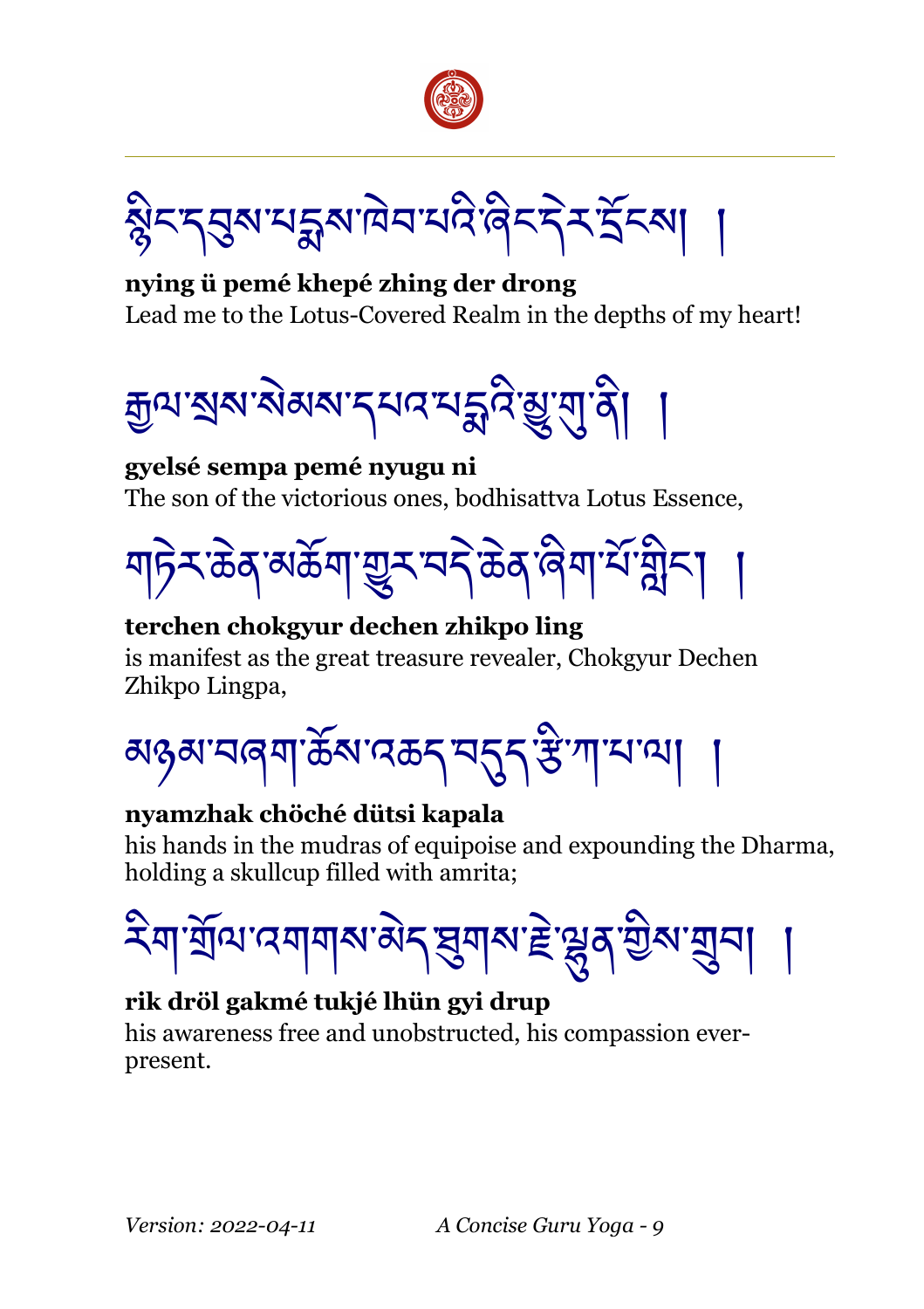

৸ৢয়য়৾ঢ়ঽড়৾৸ৼ৸ঢ়৸৸৸৸৸৸৸৸৸৸৸৸

**pemé khepé zhing der kyewar shok** May I be reborn in his Lotus-Covered Realm!

கुबॅग्थुषार्थे मॅद<sub>ोल्ले अध्यक्षर केला बन्ने केला अधिकारी अधिकारी अधिकारी अधिकारी स्वयं स्वयं स्वयं स्वयं स्</sub> གསུམ་ཚེ་ཟབ་བསྙེན་པའི་སྐབས་ཡབ་རྗེ་དམ་པ་ཀརྨ་ཨོ་རྒྱན་ཚེ་ དབང་མཆོག་སྔར་རནོགས་ཆེན་ཀུན་བཟང་ཐུགས་ཏིག་སྨིན་གྲོལ་ <u> </u><br>ॸॺऽऽऽऐबाॱर्केन् भ्रुॱबदेॱभ्रॅऽऽऽर्भ्रत्भाषादे बाद्यदे सुष्यान्य ৠনম'ৠ৲মজী'বক্তম'্কুঅ'ৠমসামুহ'ৠনম'হৰ'ন্পৰ মান' ঀয়র্ষণার্হুন্দু খ্রিষ্মবা

*At daybreak on Saturday, the 25th day of the 7th Tibetan month in the Water Sheep year, while engaged in the approach for the Profundity of Longevity of the Three Roots, I remembered my sublime father, the supreme Karma Urgyen Tsewang. I recalled how he had bestowed the ripening and liberating empowerments of* The Heart Essence of Samantabhadra *(*Künzang Tuktik*) of the Great Perfection, how he had explained the view of* cutting-through*, and how, when bestowing the empowerment of awareness' expression for* direct crossing*, he had talked about the way the four visions arise. While so recalling, I directly wrote down these words as they came to me.*

ཅེས་པའང་སྔ་འགྱུར་བཀའ་གཏེར་རིང་ལུགས་ལ་དད་པའི་ཆ་ཙམ་ ব≅ঁৰ ঘ'ৰ্ক্ষইশৰাসমূলৰ প্ৰাৰম্পত কৰা বুইৰ ঘ'ৰ্ষি বুই' শী